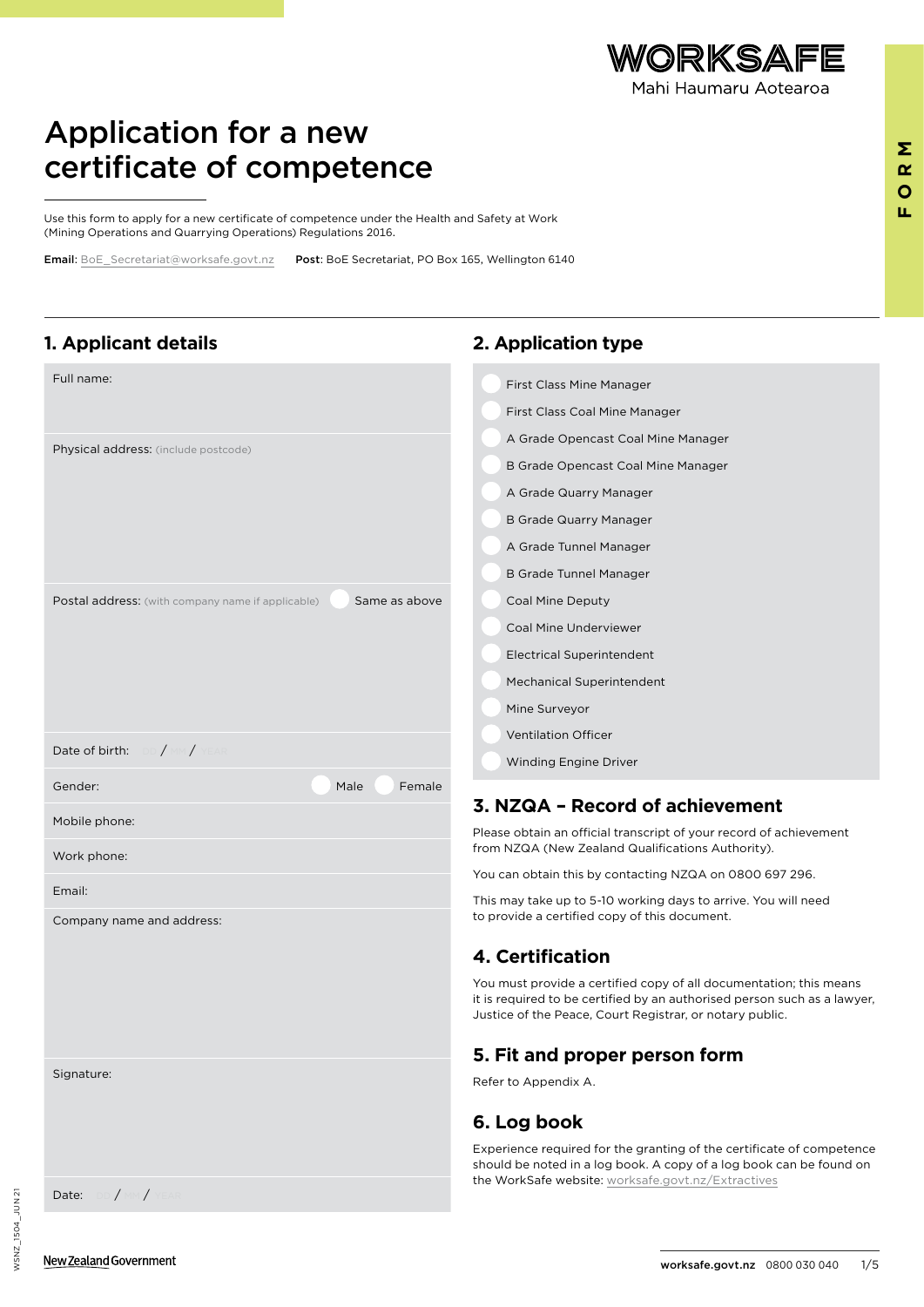## **7. Payment**

#### NZ\$140.00 per certificate of competence applied for.

In accordance with the fees set out in Schedule 2 of the Health and Safety at Work (Mining Operations and Quarrying Operations) Regulations 2016, an application for a certificate of competence is to be accompanied by the fee shown below:

| Certificate<br>Issue of any certificate of competence                                                                                                                                                                                                                                                                                 | Fee<br>\$140.00 |
|---------------------------------------------------------------------------------------------------------------------------------------------------------------------------------------------------------------------------------------------------------------------------------------------------------------------------------------|-----------------|
| All fees are GST inclusive.<br>Please tick if a GST invoice is required and ensure that the<br>correct billing address is provided.                                                                                                                                                                                                   |                 |
| Payment by direct credit<br>To ensure payment reaches the BoE secretariat, complete the<br>fields in the direct credit form/online accurately in the manner<br>indicated below:<br>Account Name: WorkSafe NZ<br>Bank: Westpac Account: 03-0251-0040445-000<br>Particulars: Last name<br>Code: First name<br>Reference: Extractive CoC |                 |
| Date of payment: $\Box$ DD / MM / YEAR                                                                                                                                                                                                                                                                                                |                 |

Amount:

## **8. Checklist**

Please check you have completed and understand the following:

#### Unit standards

I have completed the required unit standards.

#### First aid certificate

I have enclosed a certified copy of my current first aid certificate.

#### Identification

I have enclosed a certified copy of my identification.

#### Log book/employment history

I have attached a certified copy of my log book.

#### Your details

I have completed all the details on pages 1 and 2.

#### Fees

I have completed payment information on page 2.

#### Fit and proper person form

I have completed the fit and proper person form in Appendix A.

#### NZQA – Record of achievement

I have enclosed an official transcript of my record of achievement from NZQA.

#### Ministry of Justice history criminal check

I have attached my criminal conviction history report. Note: This must be no more than 3 months old.

For any queries please contact WorkSafe New Zealand: [BoE\\_Secretariat@worksafe.govt.nz](mailto:BoE_Secretariat%40worksafe.govt.nz?subject=Application%20for%20a%20new%20certificate%20of%20competence)

Please return the completed form and attachments to: [BoE\\_Secretariat@worksafe.govt.nz](mailto:BoE_Secretariat%40worksafe.govt.nz?subject=Application%20for%20a%20new%20certificate%20of%20competence)

or BoE Secretariat, PO Box 165, Wellington 6140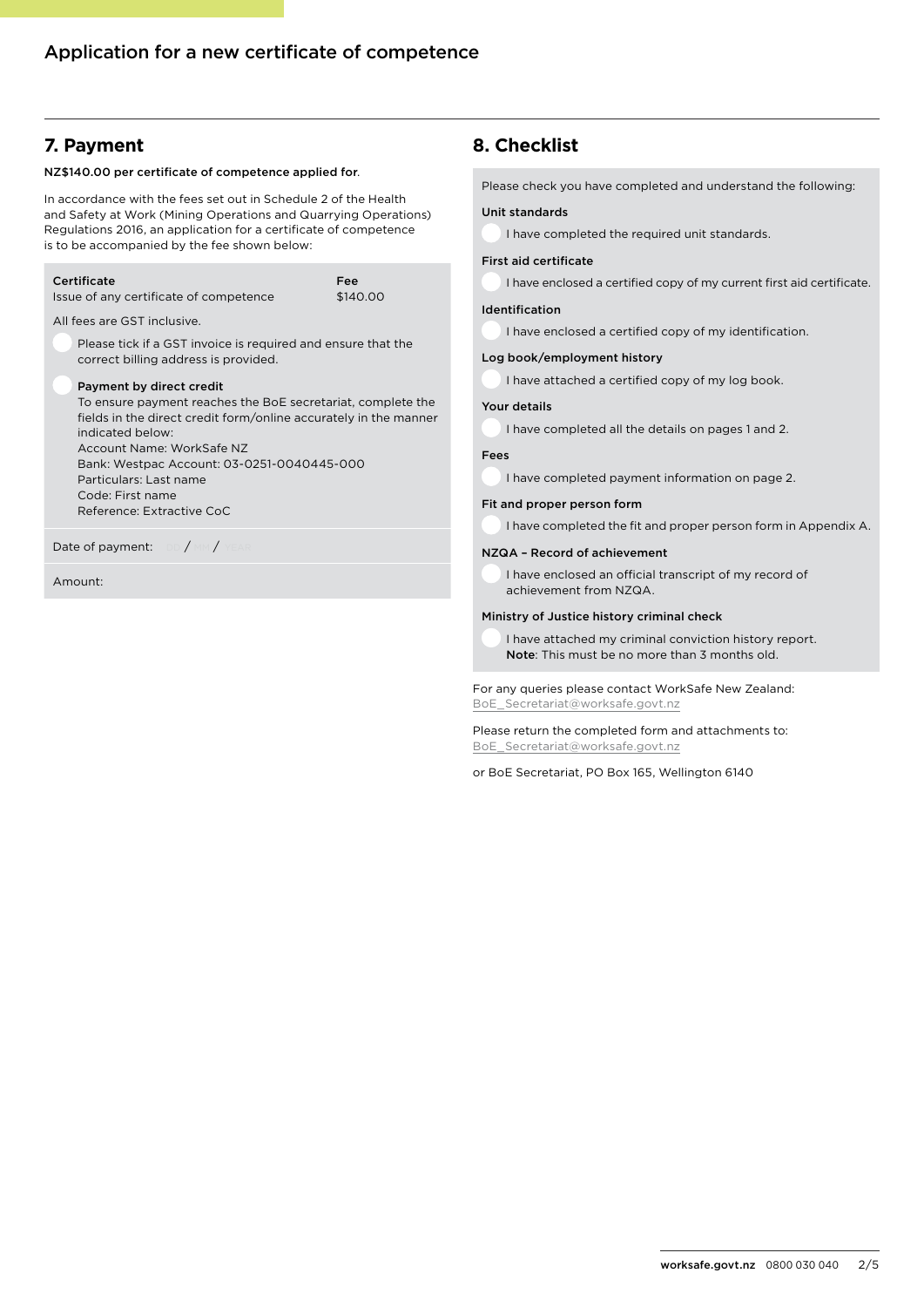

## Application for a new certificate of competence

# Appendix A: Fit and proper person form

To hold a certificate of competence under the Health and Safety at Work (Mining Operations and Quarrying Operations) Regulations 2016 you are required to be a fit and proper person. You as the applicant must complete, sign and date this form no more than three months before we receive it. You must complete this form correctly for your application to be valid.

Email: [BoE\\_Secretariat@worksafe.govt.nz](mailto:BoE_Secretariat%40worksafe.govt.nz?subject=Application%20for%20a%20new%20certificate%20of%20competence)  Post: BoE\_Secretariat, PO Box 165, Wellington 6140

| <b>Personal details</b>                                                                                        | <b>Confirmation of identity</b>                                                                                                                   |
|----------------------------------------------------------------------------------------------------------------|---------------------------------------------------------------------------------------------------------------------------------------------------|
| Full name:                                                                                                     | Please enclose a certified COPY of one of the following items to<br>confirm your identity. The copy must be of a current (unexpired)<br>document. |
| Other name(s): (maiden name etc)                                                                               | A New Zealand driver's licence                                                                                                                    |
|                                                                                                                | A current refugee travel document used by or on behalf<br>of the government of New Zealand                                                        |
| Nationality:                                                                                                   | A New Zealand or overseas passport                                                                                                                |
| Place of birth: (city and country)                                                                             | A New Zealand firearms licence                                                                                                                    |
|                                                                                                                | A current certificate of identity                                                                                                                 |
| Date of birth: DD / MM / YEAR                                                                                  | A New Zealand Police or New Zealand Defence Force photo<br>identity card issued to non-civilian staff                                             |
| Landline:                                                                                                      | <b>Purpose of application</b>                                                                                                                     |
| Mobile:                                                                                                        | Which certificate of competence are you applying for?                                                                                             |
| Email:                                                                                                         | First Class Mine Manager                                                                                                                          |
| Physical address: (include postcode)                                                                           | <b>First Class Coal Mine Manager</b>                                                                                                              |
|                                                                                                                | A Grade Opencast Coal Mine Manager                                                                                                                |
|                                                                                                                | B Grade Opencast Coal Mine Manager                                                                                                                |
|                                                                                                                | A Grade Quarry Manager                                                                                                                            |
| Postal address:<br>Same as above                                                                               | <b>B Grade Quarry Manager</b>                                                                                                                     |
|                                                                                                                | A Grade Tunnel Manager                                                                                                                            |
|                                                                                                                | <b>B Grade Tunnel Manager</b>                                                                                                                     |
|                                                                                                                | Coal Mine Deputy                                                                                                                                  |
| Change of name                                                                                                 | Coal Mine Underviewer<br><b>Electrical Superintendent</b>                                                                                         |
| Complete if applicable.                                                                                        | <b>Mechanical Superintendent</b>                                                                                                                  |
| If your name has changed for any reason, please provide a copy<br>of one of the following items (as relevant). | Mine Surveyor                                                                                                                                     |
| Marriage certificate                                                                                           | <b>Ventilation Officer</b>                                                                                                                        |
| Statutory declaration                                                                                          | Winding Engine Driver                                                                                                                             |
| Deed poll                                                                                                      |                                                                                                                                                   |
| Civil union certificate                                                                                        |                                                                                                                                                   |
| Certificate of annulment                                                                                       |                                                                                                                                                   |
| Divorce papers                                                                                                 |                                                                                                                                                   |
| Other similar proof of name change                                                                             |                                                                                                                                                   |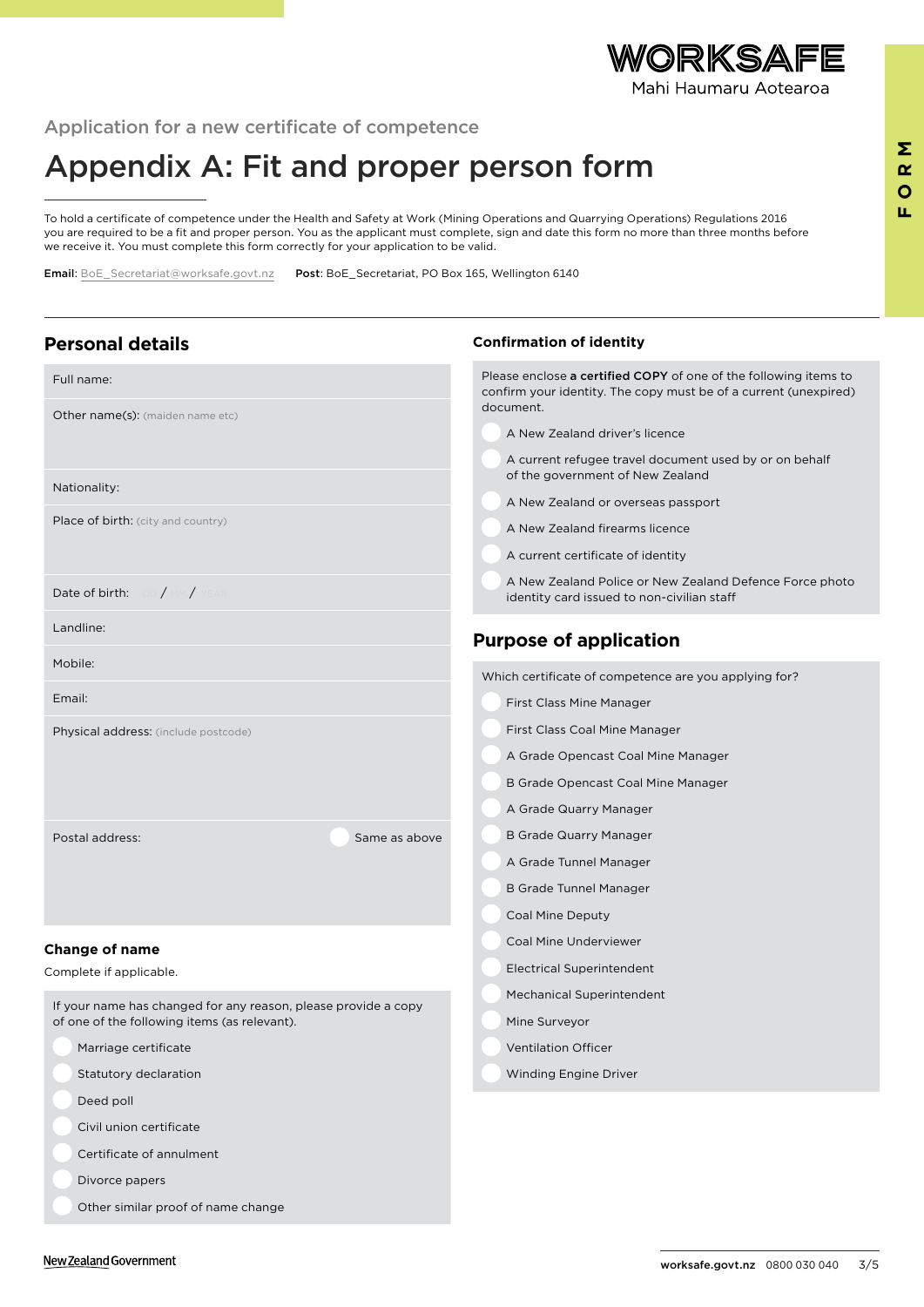## **Mandatory questions**

The following information is collected for the purposes of Regulation 38 of the Health and Safety at Work (Mining Operations and Quarrying Operations) Regulations 2016, which requires an applicant for a certificate of competence to be a fit and proper person to hold that certificate of competence.

Note that you may be eligible under the Criminal Records (Clean Slate) Act 2004 to state that you have no criminal record even if you do have convictions. For more information please refer to the Ministry of Justice Website.

Each application will be considered on its individual merits. When assessing whether an applicant is a fit and proper person, the New Zealand Mining Board of Examiners will take into account any matters it considers relevant, particularly the information provided below.

Answer the following questions by ticking the box that applies to you.

| Have you had any document, or certificate<br>1.<br>of competence (or other similar license<br>or document) suspended, cancelled or<br>revoked (in any country)? | Yes<br>N٥ |
|-----------------------------------------------------------------------------------------------------------------------------------------------------------------|-----------|
| 2. Have you (in any country) previously<br>had an application for a document or<br>certificate of competence rejected?                                          | Yes<br>No |
| 3. Have you been convicted for any criminal<br>offence (in any country)?                                                                                        | Yes<br>N٥ |
| 4. Are you presently facing charges for any<br>offences (in any country)?                                                                                       | Yes<br>N٥ |
| 5. Do you have any other information<br>relevant to the Board's assessment of<br>whether you are a fit and proper person?                                       | Yes<br>Nο |

If you ticked yes to any of the questions above, give details here.

Include an explanation of the circumstances and steps taken to address the issue, and attach any evidence to support these steps (such as references, certificates etc). Your application is likely to progress more quickly if the information you provide here is complete.

#### **Additional information**

(Continue on a separate sheet of paper if necessary. Remember to sign and date any separate pages you include with this form.)